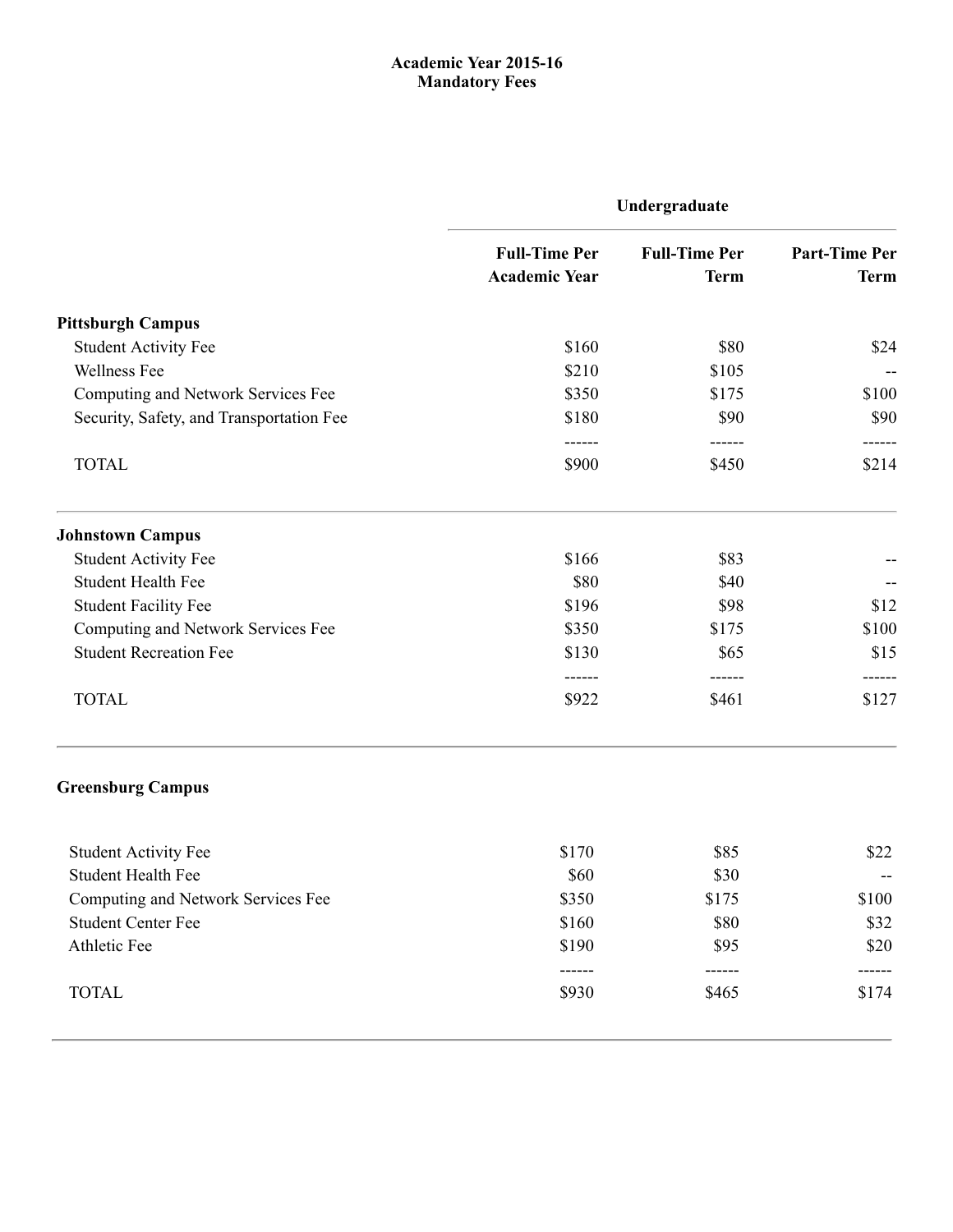| \$180 | \$90   | \$15  |
|-------|--------|-------|
| \$100 | \$50   | \$10  |
| \$350 | \$175  | \$100 |
| \$20  | \$10   | \$3   |
| \$200 | \$100  | \$20  |
|       | ------ |       |
| \$850 | \$425  | \$148 |
|       |        |       |
| \$200 | \$100  | \$20  |
| \$150 | \$75   |       |
| \$350 | \$175  | \$100 |
| \$140 | \$70   | \$15  |
| \$80  | \$40   | \$20  |
|       |        |       |
| \$920 | \$460  | \$155 |
|       |        |       |

# Graduate and Doctorate-Professional Practice

|                                          | <b>Full-Time Per</b><br><b>Academic Year</b> | <b>Full-Time Per</b><br><b>Term</b> | <b>Part-Time Per</b><br><b>Term</b> |
|------------------------------------------|----------------------------------------------|-------------------------------------|-------------------------------------|
| <b>Pittsburgh Campus</b>                 |                                              |                                     |                                     |
| <b>Student Activity Fee</b>              | \$60                                         | \$30                                | \$15                                |
| Wellness Fee                             | \$210                                        | \$105                               | $- -$                               |
| Computing and Network Services Fee       | \$350                                        | \$175                               | \$100                               |
| Security, Safety, and Transportation Fee | \$180                                        | \$90                                | \$90                                |
|                                          |                                              |                                     |                                     |
| TOTAL                                    | \$800                                        | \$400                               | \$205                               |